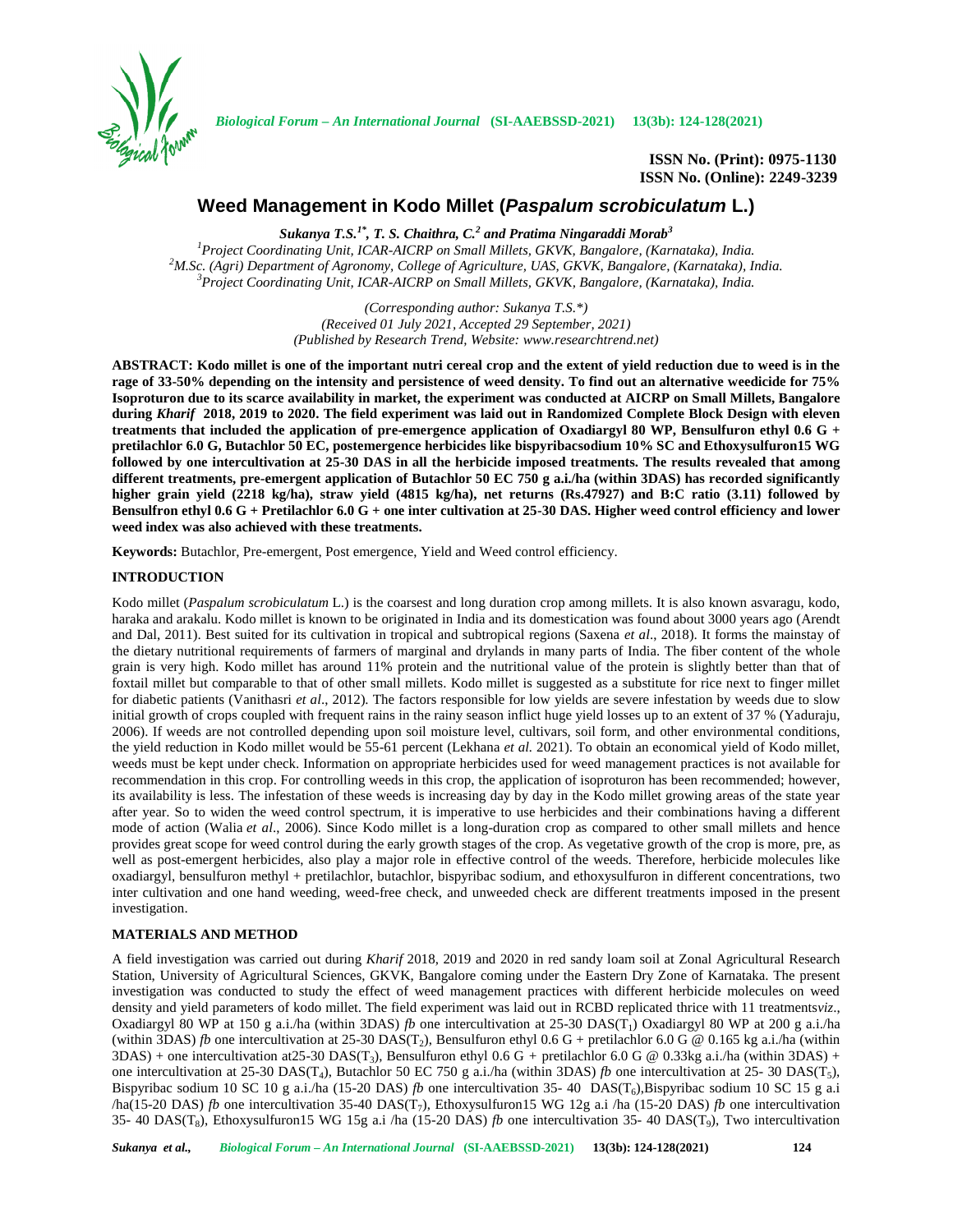with hand weeding at 20 and 40 DAS( $T_{10}$ ), Un weeded check( $T_{11}$ ). Fifty per cent of recommended N (40 kg ha<sup>-1</sup>) and 100 per cent recommended  $P_2O_5$  (20 kg ha<sup>-1</sup>) were applied as basal dose. The remaining 50 per cent N was top dressed at 30 days after sowing (DAS). The spray volume used was 750 liters per hectare for pre-emergent herbicide and 375 liters per hectare for post emergent herbicides. and weeding at 20 and 40 DAS(T<sub>10</sub>). Un weeded check(T<sub>11</sub>). Fifty per cent of recommended N (40 kg ha<sup>1</sup>) an commended P<sub>2</sub>O<sub>5</sub> (20 kg ha<sup>2</sup>) were applied as basal dose. The remaining 50 per cent N was top dressed at 30 nd 40 DAS(T<sub>10</sub>), Un weeded check(T<sub>11</sub>). Fi<br>0 kg ha<sup>-1</sup>) were applied as basal dose. The r<br>70 kg ha<sup>-1</sup>) were applied as basal dose. The r<br>70 kg ha<sup>-1</sup>) were applied as basal dose. The r<br>70 kg hand the results are presen

Observations were recorded on weed parameters like weed density, dry weight as suggested by Burnside and Wicks (1965) and weed control efficiency (WCE) was worked out on the basis of weed dry weight recorded in each treatment at 30, 60,90 DAS and at harvest using the formula suggested by Mani *et al.* (1973). The grain and straw yield were recorded at harvest in kg ha<sup>-1</sup>. All the data obtained were analyzed and the results are presented and discussed at a probability level of 0.05 per cent.

**Weed control efficiency (%):** The weed control efficiency was calculated as the percentage reduction in density and growth of weeds in case of the treatments under study compared to the control treatment. Weed control efficiency (WCE) was worked out on the basis of weed dry weight recorded in each treatment

Weed control efficiency (%) = 
$$
\frac{W_0 - W_t}{W_0} \times 100
$$

Where,  $W_0$  = Total dry weight of weeds from unweed plot.

 $W_t$  = Total dry weight of weeds from treated plot.

**Weed index:** Weed index is defined as the reduction in yield due to presence of weeds in comparison to weed free check. Weed index was calculated by using the formula given by Gill and Kumar (1969).

$$
WI(\%) = \frac{(X - Y)}{X} \times 100
$$

Where,

 $WI = Wed$  index expressed in percentage

 $X =$  Yield of weed free plot

 $Y =$  Yield from treatment for which weed index is to be worked out

## **RESULTS AND DISCUSSION**

The results obtained from the present investigation conducted at Bengaluru during *kharif* 2018, 2019 and 2020 as well as relevant discussion have been summarized here under. The pooled data over years on crop growth, yield, economics weed control efficiency are presented in Table 1, 2 3, 4 and 5.

During the year 2018 and 2020, significantly higher plant heights (61cm and 57cm, respectively) were obtained in the treatment  $T_5$  i.e. Butachlor 50 EC 750 g a.i./ha (within 3DAS) + one intercultivation at 25-30 DAS, Whereas, significantly taller plants was seen at  $T_{10}$  during 2019. The pooled mean of three years also revealed that the plant height is more in treatment  $T_5$ . The number of days taken to attain maturity remained non-significant in all the three years. Significantly higher 1000 seed weight (g) during 2018, 2019 and 2020 was recorded in T8 (4.96, 4.54 and 6.57, respectively). Even the pooled data of three year also confirmed that significantly higher 1000 grain weight was recorded in treatment  $T_8(5.47 \text{ g})$ .

**Table 1: Growth parameters of kodo millets as influenced by the chemical weed management practices (3 years pooled data).**

| <b>Treatment</b> |      |      | Plant height (cm) |        |              |              | Days to maturity |              | 1000 seed weight $(g)$ |       |       |        |  |  |
|------------------|------|------|-------------------|--------|--------------|--------------|------------------|--------------|------------------------|-------|-------|--------|--|--|
|                  | 2018 | 2019 | 2020              | Pooled | 2018         | 2019         | 2020             | Pooled       | 2018                   | 2019  | 2020  | Pooled |  |  |
| $T_{1}$          | 45.7 | 70.4 | 47.0              | 54.4   | 108          | 117          | 117              | 112          | 4.67                   | 4.44  | 6.8   | 5.3    |  |  |
| T <sub>2</sub>   | 45.5 | 71.7 | 46.6              | 54.6   | 108          | 117          | 112              | 112          | 4.65                   | 4.18  | 6.53  | 5.12   |  |  |
| T <sub>3</sub>   | 59.3 | 78.2 | 48.0              | 61.8   | 108          | 117          | 112              | 112          | 4.72                   | 4.48  | 6.4   | 5.2    |  |  |
| T <sub>4</sub>   | 53.0 | 75.7 | 49.3              | 59.3   | 108          | 117          | 112              | 112          | 4.61                   | 4.52  | 6.47  | 5.2    |  |  |
| $T_5$            | 61.5 | 80.8 | 57.0              | 66.4   | 108          | 117          | 112              | 112          | 4.69                   | 4.57  | 6.43  | 5.23   |  |  |
| $T_6$            | 45.9 | 70.9 | 54.0              | 56.9   | 108          | 117          | 112              | 112          | 4.67                   | 4.5   | 6.53  | 5.23   |  |  |
| T <sub>7</sub>   | 51.4 | 73.0 | 52.0              | 58.8   | 108          | 117          | 112              | 112          | 4.65                   | 4.54  | 6.47  | 5.15   |  |  |
| $T_8$            | 50.7 | 74.5 | 43.0              | 56.0   | 108          | 117          | 112              | 112          | 4.96                   | 4.54  | 6.57  | 5.42   |  |  |
| T <sub>o</sub>   | 53.9 | 70.5 | 51.0              | 58.5   | 108          | 117          | 112              | 112          | 4.75                   | 4.47  | 6.43  | 5.22   |  |  |
| $T_{10}$         | 58.8 | 87.3 | 51.2              | 65.8   | 108          | 117          | 112              | 112          | 4.91                   | 4.55  | 6.47  | 5.31   |  |  |
| $T_{11}$         | 49.0 | 66.7 | 46.5              | 54.1   | 108          | 117          | 112              | 112          | 4.53                   | 4.44  | 6.57  | 5.18   |  |  |
| $S.Em+$          | 3.90 | 5.58 | 5.57              | 4.40   | $\mathbf{0}$ | $\mathbf{0}$ | $\mathbf{0}$     | $\mathbf{0}$ | 0.38                   | 0.37  | 0.60  | 0.47   |  |  |
| $CD$ at $5\%$    | 11.4 | 16.4 | 16.3              | 12.9   | <b>NS</b>    | <b>NS</b>    | <b>NS</b>        | <b>NS</b>    | 1.12                   | 1.09  | 1.75  | 1.37   |  |  |
| CV               | 13.0 | 12.9 | 12.9              | 12.9   | $\mathbf{0}$ | $\mathbf 0$  | $\mathbf{0}$     | $\mathbf 0$  | 14.02                  | 14.45 | 15.90 | 15.47  |  |  |

**T1**: Oxadiargyl 80 WP at 150 g a.i./ha (within 3DAS) + one intercultivation at 25-30 DAS, **T2**: Oxadiargyl 80 WP at 200 g a.i./ha (within 3DAS) + one intercultivation at 25-30 DAS, **T3**: Bensulfuron ethyl 0.6 G + pretilachlor 6.0 G @ 0.165 kg a.i./ha (within 3DAS) + one intercultivation at25-30 DAS, **T4**: Bensulfuron ethyl 0.6 G + pretilachlor 6.0 G @ 0.33kg a.i./ha (within 3DAS) + one intercultivation at 25-30 DAS, **T5**:Butachlor 50 EC 750 g a.i./ha (within 3DAS) + one intercultivation at 25- 30 DAS, **T6**: Bispyribac sodium 10 SC 10 g a.i./ha (15-20 DAS) + one intercultivation 35- 40 DAS, **T7**: Bispyribac sodium 10 SC 15 g a.i /ha(15-20 DAS) + one intercultivation 35-40 DAS, **T8**: Ethoxysulfuron15 WG 12g a.i /ha (15-20 DAS) + one intercultivation 35- 40 DAS, **T9**: Ethoxysulfuron15 WG 15g a.i /ha (15-20 DAS) + one intercultivation 35- 40 DAS,  $T_{10}$ :Two intercultivation with hand weeding at 20 and 40 DAS,  $T_{11}$ :Un weeded check.

In all the three years and their pooled analysis data indicated that, treatment  $T_{10}$  two intercultivation with hand weeding at 20 and 40 DAS recorded higher values for yield (1858, 2708, 2353 and 2306 kg/ha, respectively) and yield attributes as the treatment received all standard agronomic practices. Among different herbicide molecules tested, treatment imposed with Butachlor 50 EC 750 g a.i./ha (within 3 DAS) + one intercultivation at 25- 30 DAS  $(T_5)$  resulted significantly higher grain yield during 2018, 2019 and 2020 (1796, 2606 and 2253 kg/ha, respectively) (Table 2) and it was found on par to Bensulfuron ethyl  $0.6$  G + pretilachlor 6.0 G @ 0.33kg a.i./ha (within 3DAS) + one intercultivation at 25-30 DAS with a grain yield of 1749, 2368 and

*Sukanya et al., Biological Forum – An International Journal* **(SI-AAEBSSD-2021) 13(3b): 124-128(2021) 125**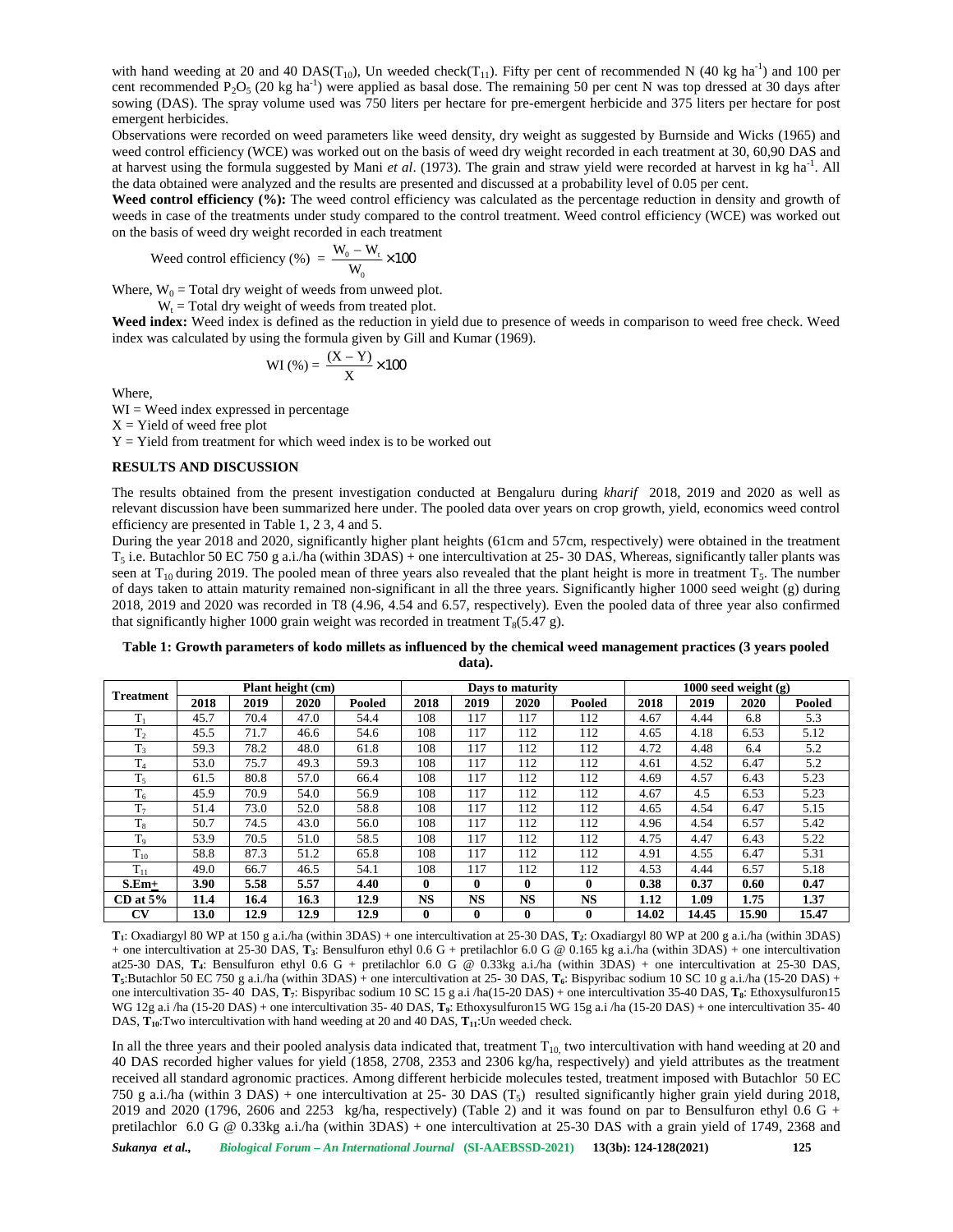1460 kg/ha during year 2018, 2019 and 2020, respectively. Whereas, unweeded control  $(T_{11})$  recorded significantly the lowest grain yield in all years i.e., 2018, 2019 and 2020(691, 946, 240 and 626 kg/ha, respectively) compared to all other treatments. Similar trend was observed in straw yield (Table 2). Pooled mean of three year data also followed the same trend where  $T_5$ Butachlor 50 EC 750 g a.i./ha (within 3 DAS) *fb* one intercultivation at 25- 30 DAS recorded higher grain yield(2218 kg/ha) immediately followed by Bensulfuron ethyl 0.6 G *fb* pretilachlor 6.0 G @ 0.33kg a.i./ha (within 3DAS) *fb* one intercultivation at 25-30(1859 kg/ha), Bispyribac sodium 10 SC 10 g a.i./ha (15-20 DAS)  $fb$  one intercultivation 35-40 DAS(1856 kg/ha)straw yield and harvest index followed the similar trend (Table 2).

| Treatment      |        |        | Grain yield(kg/ha) |        |         | Straw yield(kg/ha) |        |         | Harvest Index $(\% )$ |       |       |        |  |  |
|----------------|--------|--------|--------------------|--------|---------|--------------------|--------|---------|-----------------------|-------|-------|--------|--|--|
|                | 2018   | 2019   | 2020               | Pooled | 2018    | 2019               | 2020   | Pooled  | 2018                  | 2019  | 2020  | Pooled |  |  |
| $T_1$          | 903    | 1280   | 1113               | 1099   | 5585    | 3310               | 2538   | 3811    | 16.17                 | 38.67 | 43.85 | 28.84  |  |  |
| T <sub>2</sub> | 929    | 1343   | 1177               | 1150   | 5688    | 3776               | 2365   | 3943    | 16.33                 | 35.57 | 49.77 | 29.17  |  |  |
| $T_3$          | 1561   | 2030   | 1326               | 1639   | 6081    | 5847               | 3069   | 4999    | 25.67                 | 34.72 | 43.21 | 32.79  |  |  |
| T <sub>4</sub> | 1749   | 2368   | 1460               | 1859   | 7503    | 6515               | 3941   | 5986.   | 23.31                 | 36.35 | 37.05 | 31.06  |  |  |
| $T_5$          | 1796   | 2606   | 2253               | 2218   | 7781    | 6753               | 4185   | 6239.   | 23.08                 | 38.59 | 53.84 | 35.55  |  |  |
| $T_6$          | 1726   | 2245   | 1599               | 1856   | 7345    | 6217               | 3562   | 5708    | 23.50                 | 36.11 | 44.89 | 32.52  |  |  |
| T <sub>7</sub> | 1501   | 1756   | 1520               | 1592   | 6329    | 5208               | 2912   | 4816.   | 23.72                 | 33.72 | 52.20 | 33.06  |  |  |
| $T_8$          | 1429   | 1981   | 1882               | 1764   | 6706    | 4706               | 2752   | 4721    | 21.31                 | 42.10 | 68.39 | 37.36  |  |  |
| T <sub>9</sub> | 1445   | 1723   | 1678               | 1615   | 6700    | 6498               | 2645   | 5281    | 21.57                 | 26.52 | 63.44 | 30.58  |  |  |
| $T_{10}$       | 1858   | 2708   | 2353               | 2306   | 8244    | 7579               | 4262   | 6695    | 22.54                 | 35.73 | 55.21 | 34.44  |  |  |
| $T_{11}$       | 691    | 946    | 240                | 626    | 4173    | 3089               | 2138   | 3133    | 16.56                 | 30.62 | 11.23 | 19.98  |  |  |
| $S.Em+$        | 115.02 | 174.00 | 130.86             | 139.92 | 647.10  | 521.69             | 280.16 | 410.70  | 1.56                  | 2.11  | 2.42  | 2.17   |  |  |
| $CD$ at $5\%$  | 337.36 | 510.37 | 383.83             | 450.38 | 1897.99 | 1530.17            | 821.72 | 1204.63 | 4.57                  | 6.18  | 7.09  | 6.36   |  |  |
| C.V.           | 14.03  | 15.85  | 15.02              | 15.04  | 17.09   | 16.71              | 15.53  | 14.14   | 13.64                 | 14.05 | 13.23 | 14.56  |  |  |

**Table 2: Yield of kodo millets as influenced by the chemical weed management practices (3 years pooled data).**

The higher grain yield of kodo millet among herbicide treatments at Butachlor 50 EC 750 g a.i./ha (within 3 DAS) + one intercultivation at 25- 30 DAS (T<sub>5</sub>) was due to the control of the pre-emergent broad spectrum of weeds effectively during the critical period of crop weed competition, which otherwise were quite notorious for imposing competition for light, space and nutrients with crop. It has provided favourable environment for better expression of growth and yield attributes. The cumulative effect of all these yield components resulted in increased grain yield. These findings are in confirmatory with the work of Prashanth kumar (2015). The increased yield in the inter-cultivation might be attributed to better weed control at initial stages by pre-emergence application of herbicides and subsequently by inter-cultivation during critical period of crop-weed competition, which might have resulted in increased and translocation of photosynthates sufficient to the sink needs. The results are in agreement with the findings of Channa Naik *et al*. (2000) with the application of butachlor at 0.5 kg/ha along with hoeing. In unweeded control treatment, all the yield contributing parameters are adversely affected by the severe weed competition exerted by weeds for environmental factor like space, light, moisture and nutrients throughout the crop growth period which resulted in lowest grain yield of kodo millet. This is in conformation with the results of Manjunatha *et al.* (2013).

| <b>Treatment</b>     |       |       | Gross return (Rs./ha) |        |       |       | Net return (Rs./ha) | <b>B:C</b> ratio |      |      |      |        |  |
|----------------------|-------|-------|-----------------------|--------|-------|-------|---------------------|------------------|------|------|------|--------|--|
|                      | 2018  | 2019  | 2020                  | Pooled | 2018  | 2019  | 2020                | Pooled           | 2018 | 2019 | 2020 | Pooled |  |
| $T_1$                | 31605 | 42240 | 31164                 | 35003  | 11187 | 19822 | 8844                | 13284            | 1.55 | 1.88 | 1.40 | 1.61   |  |
| T <sub>2</sub>       | 32515 | 44319 | 32956                 | 36597  | 11637 | 23097 | 11413               | 15382            | 1.56 | 2.09 | 1.53 | 1.73   |  |
| T <sub>3</sub>       | 54635 | 66990 | 37128                 | 52918  | 32519 | 42874 | 12500               | 29298            | 2.47 | 2.78 | 1.51 | 2.24   |  |
| $T_4$                | 61215 | 78144 | 40880                 | 60080  | 39059 | 53988 | 16011               | 36353            | 2.76 | 3.23 | 1.64 | 2.53   |  |
| T <sub>5</sub>       | 62860 | 85998 | 63084                 | 70647  | 40761 | 61899 | 41120               | 47927            | 2.84 | 3.57 | 2.87 | 3.11   |  |
| $T_6$                | 60410 | 74085 | 44772                 | 59756  | 38290 | 49965 | 21909               | 36721            | 2.73 | 3.07 | 1.96 | 2.59   |  |
| T <sub>7</sub>       | 52535 | 57948 | 42560                 | 51014  | 30392 | 33805 | 18600               | 27599            | 2.37 | 2.40 | 1.78 | 2.18   |  |
| $T_8$                | 50015 | 65373 | 52696                 | 56028  | 27867 | 41225 | 28576               | 32556            | 2.26 | 2.71 | 2.18 | 2.39   |  |
| T <sub>9</sub>       | 50575 | 56859 | 46984                 | 51473  | 28409 | 32693 | 21846               | 27649            | 2.28 | 2.35 | 1.87 | 2.16   |  |
| $T_{10}$             | 65030 | 89364 | 65884                 | 73426  | 38455 | 60789 | 36534               | 45259            | 2.45 | 3.13 | 2.24 | 2.61   |  |
| T<br>1 <sub>11</sub> | 24185 | 31218 | 6720                  | 20708  | 4360  | 9393  | $-14912$            | $-386$           | 1.22 | 1.43 | 0.31 | 0.98   |  |

**Table 3: Economics of kodo millets as influenced by the chemical weed management practices (3 years pooled data).**

The data on economics of kodo millet as influenced by different herbicides imposed indicated that traditional method of weed management by two intercultivation with hand weeding at 20 and 40 DAS has recorded higher gross return in all the three years and their pooled mean(Rs. 73426/ha) also in accordance with it. But higher net returns was found with the treatment( $T_5$ ) Butachlor 50 EC 750 g a.i./ha (within 3DAS) *fb* one intercultivation at 25-30 DAS (Rs. 47927)followed by  $T_6$ (Rs.36721) and  $T_4$ (Rs. 36353). The same treatment  $T_5$  also recorded higher B: C ratio (3.11). The higher net returns in these treatments when compared to weed free plot was because of lesser cost involved in the herbicide treated plot than weed free plot maintained by two intercultivation with hand weeding at 20 and 40 DAS. This confirms the finding of Pruthvi *et al*., (2015)

Among different treatments, significantly lower weed dry weight at 30, 60, 90 DAS and at harvest were reported in the treatment  $T_{10}$  i.e., Two intercultivation with hand weeding at 20 and 40 DAS (0.67, 7.66, 10.82 and 7.22 g m<sup>-2</sup>, respectively) and followed by Butachlor 50 EC 750 g a.i./ha (within 3DAS) + one intercultivation at 25- 30 DAS(2.61, 17.18, 14.06 and 13.43 g m<sup>-</sup>  $2$ , respectively).

Weed control efficiency attests the magnitude of effective reduction of weed dry weight by different weed control treatments throughout the crop period. Among the weed management practices imposed, pooled mean on the weed control treatment for all the three year with Butachlor 50 EC 750 g a.i./ha (within 3 DAS) + one intercultivation at 25- 30 DAS  $(T_5)$  at 30, 60, 90 DAS and at harvest showed highest weed control efficiency (92.50, 82.60, 87.09 and 94.95% ,respectively) and it was found on par to

*Sukanya et al., Biological Forum – An International Journal* **(SI-AAEBSSD-2021) 13(3b): 124-128(2021) 126**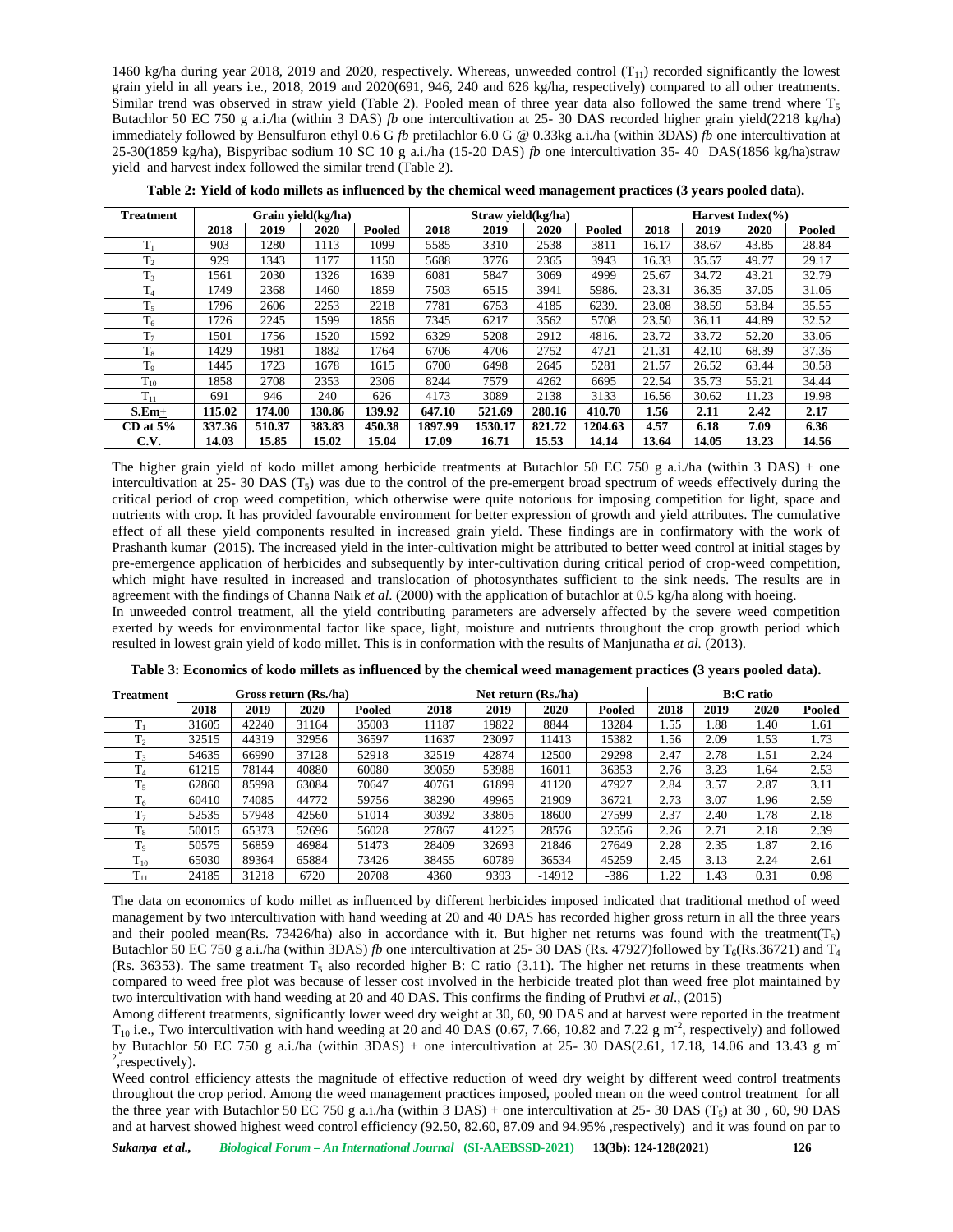Bensulfuron ethyl 0.6 G + pretilachlor 6.0 G  $\omega$  0.33kg a.i./ha (within 3DAS) + one intercultivation at 25-30 DAS(T<sub>4</sub>) and Bispyribac sodium 10 SC 10 g a.i./ha (15-20 DAS) + one intercultivation 35- 40 DAS(T6) (Table 4). This is due to the reason that butachlor is used as pre-emergence broad spectrum herbicide which was found very effective for the control of sedges and broad leaf weeds. It is mainly obsorbed by the leaves and is translocated within the plant (Hussain *et al.,* 2008).

| Table 4: Weed dry weight $(g m-2)$ at 30, 60, 90 DAS and at harvest as influenced by chemical weed management in kodo |  |
|-----------------------------------------------------------------------------------------------------------------------|--|
| millet (3 years pooled data).                                                                                         |  |

|                   |          |          | Weed dry weight (g) 30 DAS |        |       | Weed dry weight (g) 60 DAS |       |        |       | Weed dry weight (g) 90 DAS |       |        | Weed dry weight (g) at harvest |        |       |        |  |
|-------------------|----------|----------|----------------------------|--------|-------|----------------------------|-------|--------|-------|----------------------------|-------|--------|--------------------------------|--------|-------|--------|--|
| <b>Treatment</b>  | 2018     | 2019     | 2020                       | Pooled | 2018  | 2019                       | 2020  | Pooled | 2018  | 2019                       | 2020  | Pooled | 2018                           | 2019   | 2020  | Pooled |  |
| $T_1$             | 0.27     | $\Omega$ | 1.00                       | 0.42   | 10.3  | 16.42                      | 23.70 | 16.80  | 13.92 | 15.89                      | 28.50 | 19.44  | 1.4                            | 2.36   | 53.77 | 19.18  |  |
| m<br>1,           | 0.24     | 0        | 1.00                       | 0.41   | 30.9  | 28.01                      | 22.47 | 27.14  | 25.24 | 26.65                      | 29.70 | 27.20  | 2.99                           | 4.15   | 54.93 | 20.69  |  |
| m<br>$\mathbf{L}$ | 0.85     | 0.94     | 1.00                       | 0.93   | 16.8  | 27.39                      | 14.13 | 19.45  | 4.58  | 10.42                      | 29.53 | 14.84  | 4.23                           | 5.56   | 35.28 | 15.02  |  |
| T <sub>4</sub>    | 0.67     | .04      | 1.00                       | 0.90   | 18.7  | 28.2                       | 14.13 | 20.35  | 5.47  | 11.16                      | 28.47 | 15.03  | 1.72                           | 7.31   | 31.25 | 13.49  |  |
| $T_5$             | 4.15     | .69      | 2.00                       | 2.61   | 14.0  | 23.29                      | 14.27 | 17.18  | 10.86 | 20.09                      | 1.23  | 14.06  | 9.88                           | 8.01   | 22.57 | 13.43  |  |
| T <sub>6</sub>    | 2.49     | 4.13     | 2.00                       | 2.87   | 12.7  | 29.77                      | 13.74 | 18.73  | 41.27 | 73.02                      | 12.25 | 42.18  | 13.57                          | 29.69  | 28.56 | 23.94  |  |
| T <sub>7</sub>    | 2.39     | 2.89     | 2.00                       | 2.43   | 22.0  | 41.54                      | 14.23 | 25.93  | 18.88 | 66.9                       | 18.45 | 34.74  | 6.62                           | 13.56  | 52.37 | 24.18  |  |
| m<br>1 g          | 3.6      | 2.42     | 2.00                       | 2.67   | 19.8  | 35.32                      | 21.15 | 25.41  | 16.55 | 27.61                      | 24.57 | 22.91  | 11.18                          | 9.83   | 52.90 | 24.64  |  |
| m<br>Ιo           | 3.92     | 2.32     | 2.00                       | 2.75   | 19.6  | 46.21                      | 14.10 | 26.64  | 10.41 | 34.28                      | 24.10 | 22.93  | 5.99                           | 18.11  | 58.73 | 27.61  |  |
| $T_{10}$          | $\Omega$ | $\Omega$ | 2.00                       | 0.67   | 3.4   | 6.61                       | 13.03 | 7.66   | 4.38  | 4.06                       | 24.03 | 10.82  | 0.66                           | 1.45   | 19.56 | 7.22   |  |
| 1 <sub>11</sub>   | 9.58     | 11.69    | 3.00                       | 8.09   | 42.8  | 98.51                      | 36.56 | 59.29  | 87.72 | 167.36                     | 57.80 | 104.29 | 72.56                          | 149.76 | 78.96 | 100.43 |  |
| $S.Em+$           | 0.20     | 0.10     | 0.18                       | 0.19   | 1.19  | 1.81                       | 1.09  | 1.32   | 1.17  | 2.34                       | 2.60  | 1.90   | 0.73                           | 1.31   | 2.75  | 1.61   |  |
| $CD$ at $5%$      | 0.58     | 0.30     | 0.52                       | 0.56   | 3.48  | 5.30                       | 3.22  | 3.88   | 3.44  | 6.85                       | 7.62  | 5.57   | 2.13                           | 3.85   | 8.07  | 4.73   |  |
| CV                | 13.44    | 7.16     | 17.90                      | 14.59  | 10.73 | 9.04                       | 10.38 | 9.54   | 9.32  | 9.73                       | 17.14 | 11.01  | 10.59                          | 10.00  | 10.73 | 10.59  |  |

Significantly higher weed index was noticed in the treatment  $T_5$  i.e., Butachlor 50 EC 750 g a.i./ha (within 3 DAS) + one intercultivation at 25- 30 DAS (3.82) followed by treatment  $T_4(19.38)$  and treatment  $T_6(19.51)$ . Whereas, significantly higher weed index was found in the treatment  $T_{11}$ i.e, unweeded check (72.85).

The lower weed index attributed to the reduction in the weed dry weight as a result of effective weed control in these treatments (Table 4). Lower weed index is a result of satisfactory control of weeds owing to increase in yield. This enabled the crop to utilize available resources like light, nutrients, moisture and space resulting in higher yield. This is in agreement with the findings of Satish Kumar Pandey *et al.,* (2018); Vinothini and Murali Arthanari (2018).

**Table 5: Weed control efficiency (%) at 30, 60, 90 DAS and at harvest as influenced by chemical weed management in kodo millet(3 years pooled data).**

| Treatment       |        |                          | Weed control efficiency (%) 30<br>DAS |        | Weed control efficiency (%) 60<br><b>DAS</b> |                          |       |        | Weed control efficiency (%) 90<br>DAS |       |                          |        | Weed control efficiency (%) at<br>harvest |                          |               |        | Weed Index $(% )$ |       |       |        |
|-----------------|--------|--------------------------|---------------------------------------|--------|----------------------------------------------|--------------------------|-------|--------|---------------------------------------|-------|--------------------------|--------|-------------------------------------------|--------------------------|---------------|--------|-------------------|-------|-------|--------|
|                 | 2018   | 2019                     | 2020                                  | Pooled | 2018                                         | 2019                     | 2020  | Pooled | 2018                                  | 2019  | 2020                     | Pooled | 2018                                      | 2019                     | 2020          | Pooled | 2018              | 2019  | 2020  | Pooled |
|                 | 42.79  | 50.4                     | 53.56                                 | 48.92  | 46.88                                        | 57.7                     | 64.85 | 56.48  | 53.38                                 | 56.73 | 60.97                    | 57.03  | 86.56                                     | 80.2                     | 55.27         | 74.01  | 51.40             | 52.73 | 52.70 | 52.34  |
|                 | 49.71  | 52.2                     | 56.77                                 | 52.89  | 52.17                                        | 64.15                    | 64.64 | 60.32  | 79.39                                 | 59.93 | 63                       | 67.44  | 81.2                                      | 90.94                    | 57.25         | 76.46  | 50.00             | 50.41 | 49.98 | 50.13  |
| m               | 83.54  | 64.24                    | 59.                                   | 68.96  | 53.81                                        | 53.                      | 70.29 | 59.07  | 81.61                                 | 83.52 | 57.05                    | 74.06  | 90.9                                      | 93.45                    | 57.56         | 80.64  | 15.98             | 25.04 | 43.65 | 28.92  |
|                 | 84.4   | 90.88                    | 95.87                                 | 90.38  | 68.43                                        | 76.31                    | 84.34 | 76.36  | 93.79                                 | 93.33 | 72.69                    | 86.60  | 97.66                                     | 97.23                    | 87.92         | 94.27  | 5.87              | 12.56 | 37.95 | 19.38  |
| $T_{5}$         | 88.09  | 91.89                    | 97.53                                 | 92.50  | 79.57                                        | 83.37                    | 84.87 | 82.60  | 94.61                                 | 93.81 | 72.86                    | 87.09  | 98.12                                     | 98.43                    | 88.29         | 94.95  | 3.34              | 3.77  | 4.25  | 3.82   |
| m               | 84.43  | 85.31                    | 91.17                                 | 86.97  | 66.46                                        | 72.24                    | 84.17 | 74.29  | 92.86                                 | 90.46 | 70.47                    | 84.60  | 95.98                                     | 96.29                    | 85.06         | 92.44  | 7.10              | 17.10 | 32.04 | 19.51  |
| m               | 84.37  | 80.02                    | 75.17                                 | 79.85  | 58.06                                        | 71.64                    | 80.98 | 70.23  | 87.51                                 | 87.95 | 63.85                    | 79.77  | 91.88                                     | 94.65                    | 72.19         | 86.24  | 19.21             | 35.16 | 35.40 | 30.96  |
| 1 g             | 51.55  | 79.35                    | 74.07                                 | 68.32  | 53.37                                        | 69.7                     | 75.82 | 66.30  | 88.35                                 | 79.55 | 68.68                    | 78.86  | 84.84                                     | 87.91                    | 80.1          | 84.28  | 23.09             | 26.85 | 20.02 | 23.50  |
| T <sub>o</sub>  | 58.97  | 75.                      | 93.07                                 | 75.71  | 68.41                                        | 71.38                    | 75.41 | 71.73  | 87.05                                 | 84.03 | 70.13                    | 80.40  | 94.29                                     | 95.12                    | 72.65         | 87.35  | 22.23             | 36.37 | 28.69 | 29.97  |
| $T_{10}$        | 88.66  | 100                      | 100                                   | 96.22  | 91.77                                        | 93.31                    | 87.67 | 90.92  | 95.45                                 | 98.45 | 76.72                    | 90.21  | 99.11                                     | 99.03                    | 92.29         | 96.81  | 0.00              | 0.00  | 0.00  | 0.00   |
| 1 <sub>11</sub> | $\sim$ | $\overline{\phantom{a}}$ | . —                                   | -      | ÷.                                           | $\overline{\phantom{a}}$ |       | $\sim$ | $\overline{\phantom{a}}$              |       | $\overline{\phantom{a}}$ | -      |                                           | $\overline{\phantom{a}}$ | <u>. на п</u> | $\sim$ | 62.81             | 65.07 | 89.80 | 72.85  |
| $S.Em+$         | 6.08   | 6.80                     | 6.30                                  | 6.21   | 5.73                                         | 6.03                     | 6.93  | 6.20   | 7.06                                  | 7.05  | 5.26                     | 7.03   | 7.58                                      | 7.04                     | 7.03          | 2.68   | 23.73             | 29.55 | 35.86 | 30.13  |
| $CD$ at $5\%$   | 17.84  | 19.96                    | 18.49                                 | 18.21  | 16.80                                        | 17.69                    | 20.34 | 18.18  | 20.72                                 | 20.68 | 15.44                    | 20.63  | 22.23                                     | 20.65                    | 20.63         | 7.24   | 1.28              | 1.74  | 2.27  | 1.99   |
| <b>CV</b>       | 16.18  | 16.85                    | 15.08                                 | 15.55  | 17.08                                        | 16.12                    | 17.09 | 16.67  | 15.76                                 | 16.23 | 14.83                    | 17.05  | 15.69                                     | 14.37                    | 17.90         | 13.96  | 3.74              | 5.11  | 6.67  | 5.83   |

#### **CONCLUSION**

Significantly higher grain and straw yield were obtained with two intercultivation and one hand weeding(T10) followed by Butachlor 50 EC 750 g a.i./ha(within 3 DAS) + one inter cultivation at 25-30  $\text{DAS}(T_5)$ , Bensulfron ethyl 0.6 G + Pretilachlor 6.0 G + one inter cultivation at 25-30 DAS, Byspiribac sodium 10 SC (15-20 DAS) + one intercultivation at 35-40 DAS which all found superior over other treatments. This option was found to be the feasible option due to control of the broad spectrum of weeds more efficiently and thereby increasing the grain, straw yield and economics of kodo millet. Therefore, herbicide weed control appears to be the viable measure to reduce a wide variety of weeds in a short time and economically.

**Acknowledgements.** The authors are thankful to the Indian Council of Agricultural Research, New Delhi and ICAR-IIMR, Hyderabad for providing financial support to carry out the research.

**Conflict of interest.** There is absolutely no conflict of interest by the authors to declare.

### **REFERENCES**

Arendt, E. and Dal Bello, F. (2011). Gluten-Free Cereal Products and Beverages. *Academic Press*: Cambridge, MA, USA.

Burnside, O.C. and Wicks, G.A. (1965). Effects of herbicide and cultivation treatments on yield components of dry land sorghum in Nebraska. *Agronomy Journal*, *57*(1):21-24.

Channa Naik, D., Muniyappa, T.V. and Dinesh Kumar, M. (2000). Response of transplanted Finger millet (*Eleusine coracana*) on yield and economics as influenced by integrated weed management practices. *Indian Journal Agronomy*, *45*(1): 138-141.

Gill, G.S. and Kumar V. (1969). Weed index - a new method for reporting weed control trials. *Indian Journal of Agron*omy, *19*(3): 96-98.

Hussain, S., Ramazan, M., Akter and Aslam, M. (2008). Weed management in direct seeded rice. *Journal of Animan and Plant Sciences, 18*(3): 86-88.